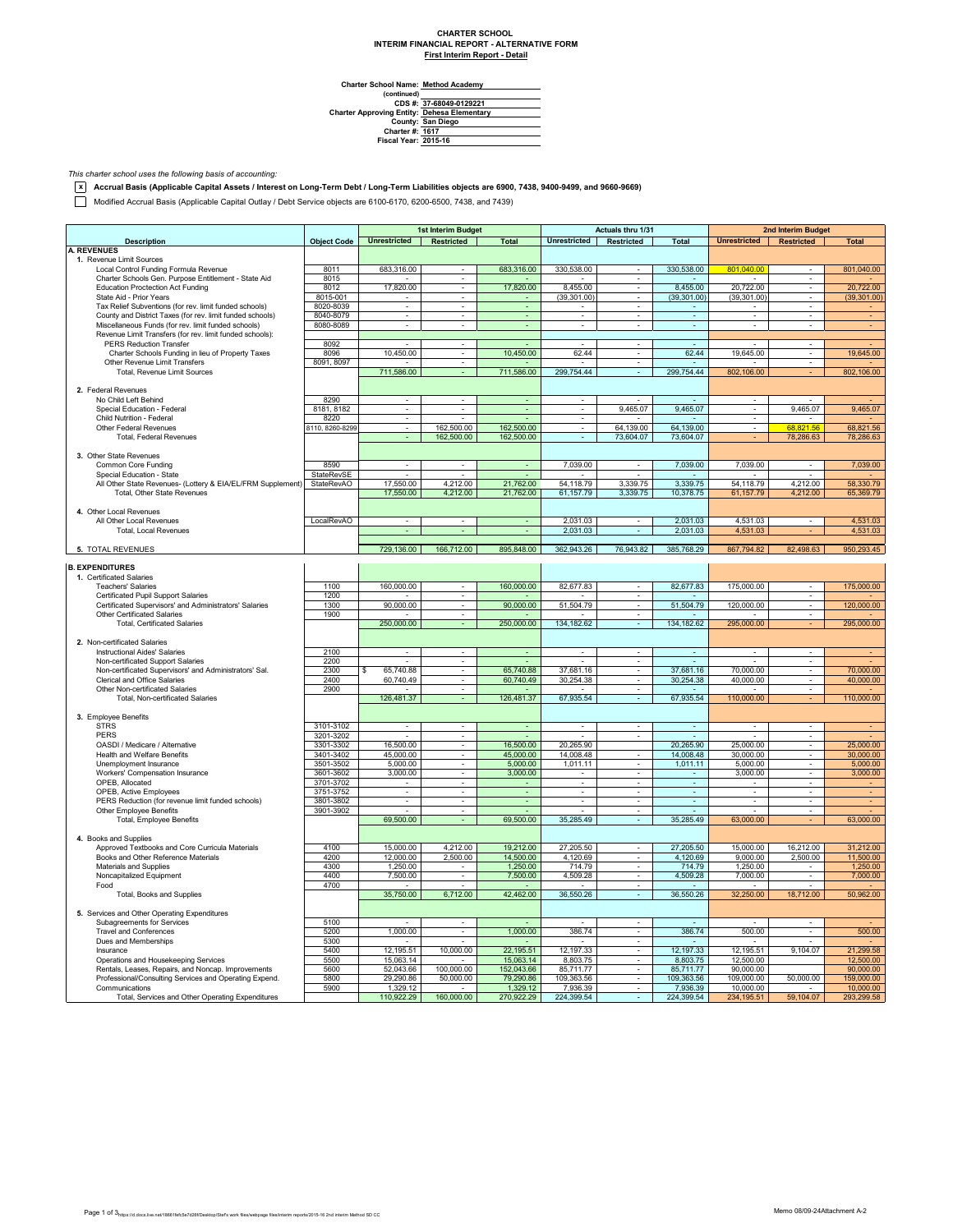## **CHARTER SCHOOL INTERIM FINANCIAL REPORT - ALTERNATIVE FORM First Interim Report - Detail**

**Method Academy**

Charter School Name<br>
(continued)<br>
CDS #:<br>
Charter Approving Entity:<br>
County:<br>
Charter #:<br>
Fiscal Year: **37-68049-0129221 Dehesa Elementary San Diego 1617 2015-16**

*This charter school uses the following basis of accounting:*

**x Accrual Basis (Applicable Capital Assets / Interest on Long-Term Debt / Long-Term Liabilities objects are 6900, 7438, 9400-9499, and 9660-9669)**

Modified Accrual Basis (Applicable Capital Outlay / Debt Service objects are 6100-6170, 6200-6500, 7438, and 7439)

|                                                                     |                    | 1st Interim Budget          |                          | Actuals thru 1/31 |                          |                          | 2nd Interim Budget             |                          |                   |                          |
|---------------------------------------------------------------------|--------------------|-----------------------------|--------------------------|-------------------|--------------------------|--------------------------|--------------------------------|--------------------------|-------------------|--------------------------|
| <b>Description</b>                                                  | <b>Object Code</b> | <b>Unrestricted</b>         | <b>Restricted</b>        | <b>Total</b>      | <b>Unrestricted</b>      | <b>Restricted</b>        | <b>Total</b>                   | <b>Unrestricted</b>      | <b>Restricted</b> | <b>Total</b>             |
| 6. Capital Outlay (Objects 6100-6170, 6200-6500 for modified accrua |                    |                             |                          |                   |                          |                          |                                |                          |                   |                          |
| Land and Land Improvements                                          | 6100-6170          | ÷                           | $\sim$                   | $\sim$            | $\sim$                   | ×.                       | $\sim$                         | $\sim$                   | $\mathbf{r}$      | $\sim$                   |
| Buildings and Improvements of Buildings                             | 6200               | ÷                           | $\sim$                   | ÷.                | ÷                        | ÷.                       | ×.                             | ÷.                       | ä,                | $\sim$                   |
| Books and Media for New School Libraries or Major                   |                    |                             |                          |                   |                          |                          |                                |                          |                   |                          |
| Expansion of School Libraries                                       | 6300               | ÷.                          | $\sim$                   | $\blacksquare$    | $\sim$                   | ÷.                       | ×.                             | ×                        | ÷.                | $\sim$                   |
| Equipment                                                           | 6400               | $\mathcal{L}_{\mathcal{A}}$ | $\sim$                   | ÷.                | $\sim$                   | ÷.                       | $\sim$                         | $\sim$                   | ÷.                | $\sim$                   |
| <b>Equipment Replacement</b>                                        | 6500               | $\sim$                      | $\sim$                   | $\sim$            | $\sim$                   | $\sim$                   | $\omega$                       | $\overline{\phantom{a}}$ | ٠                 | $\sim$                   |
| Depreciation Expense (for full accrual only)                        | 6900               | $\sim$                      | $\sim$                   | $\sim$            | 4.316.66                 | $\sim$                   | 4.316.66                       | $\overline{\phantom{a}}$ | ٠                 | $\sim$                   |
| Total, Capital Outlay                                               |                    | ÷                           | ÷                        | ÷.                | 4,316.66                 | ÷.                       | 4,316.66                       | ÷                        |                   | $\sim$                   |
|                                                                     |                    |                             |                          |                   |                          |                          |                                |                          |                   |                          |
| 7. Other Outgo                                                      |                    |                             |                          |                   |                          |                          |                                |                          |                   |                          |
| Tuition to Other Schools                                            | 7110-7143          | ÷                           | $\sim$                   | ÷                 | ÷                        | $\sim$                   | ÷.                             | $\Delta$                 | ÷                 | $\overline{\phantom{a}}$ |
| Transfers of Pass-through Revenues to Other LEAs                    | 7211-7213          | $\sim$                      | $\sim$                   | $\sim$            | $\overline{\phantom{a}}$ | $\sim$                   | $\sim$                         | $\overline{\phantom{a}}$ | $\sim$            | $\sim$                   |
| Transfers of Apportionments to Other LEAs - Spec. Ed.               | 7221-7223SE        | ÷                           | $\sim$                   | $\sim$            | $\sim$                   | $\sim$                   | $\sim$                         | $\overline{a}$           | ÷                 | $\sim$                   |
| Transfers of Apportionments to Other LEAs - All Other               | 7221-7223AO        | ÷.                          | $\sim$                   | ÷.                | ä,                       | ÷                        | $\sim$                         | ×,                       | ÷                 | $\sim$                   |
| All Other Transfers                                                 | 7281-7299          | $\sim$                      | $\sim$                   | $\sim$            | $\sim$                   | $\sim$                   | $\sim$                         | $\sim$                   | ٠                 | $\sim$                   |
| <b>Indirect Costs</b>                                               | 7350               | $\sim$                      | $\sim$                   | $\sim$            | $\mathbf{r}$             | $\sim$                   | $\sim$                         | $\sim$                   | ÷.                | $\sim$                   |
| Debt Service:                                                       |                    |                             |                          |                   |                          |                          |                                |                          |                   |                          |
| Interest                                                            | 7438               | $\sim$                      | $\sim$                   | $\sim$            | 5.489.69                 | $\sim$                   | 5.489.69                       | $\sim$                   | $\sim$            | $\sim$                   |
| Principal                                                           | 7439               | $\sim$                      | $\sim$                   | $\sim$            |                          | $\sim$                   |                                | $\overline{\phantom{a}}$ | ٠                 | $\sim$                   |
| Total, Other Outgo                                                  |                    | ÷                           | ÷.                       | $\omega$          | 5.489.69                 | ÷.                       | 5.489.69                       | ÷                        |                   | $\sim$                   |
|                                                                     |                    |                             |                          |                   |                          |                          |                                |                          |                   |                          |
| 8. TOTAL EXPENDITURES                                               |                    | 592,653.66                  | 166,712.00               | 759,365.66        | 508,159.80               | $\sim$                   | 508,159.80                     | 734,445.51               | 77,816.07         | 812,261.58               |
|                                                                     |                    |                             |                          |                   |                          |                          |                                |                          |                   |                          |
| C. EXCESS (DEFICIENCY) OF REVENUES OVER EXPEND.                     |                    |                             |                          |                   |                          |                          |                                |                          |                   |                          |
| BEFORE OTHER FINANCING SOURCES AND USES (A5-B8)                     |                    | 136.482.34                  |                          | 136,482.34        | (145.216.54)             | 76,943.82                | (122.391.51)                   | 133,349.31               | 4,682.56          | 138,031.87               |
|                                                                     |                    |                             |                          |                   |                          |                          |                                |                          |                   |                          |
| <b>D. OTHER FINANCING SOURCES / USES</b>                            |                    |                             |                          |                   |                          |                          |                                |                          |                   |                          |
| 1. Other Sources                                                    | 8930-8979          | $\sim$                      | $\sim$                   | ÷                 | $\blacksquare$           | $\sim$                   |                                | $\sim$                   | ÷.                |                          |
| 2. Less: Other Uses                                                 |                    | ÷                           | $\sim$                   | $\sim$            | ÷.                       | $\sim$                   | $\overline{\phantom{a}}$<br>÷. | ÷.                       | ÷.                | $\sim$<br>$\sim$         |
|                                                                     | 7630-7699          |                             |                          |                   |                          |                          |                                |                          |                   |                          |
| 3. Contributions Between Unrestricted and Restricted Accounts       |                    |                             |                          |                   |                          |                          |                                |                          |                   |                          |
| (must net to zero)                                                  | 8980-8999          | $\sim$                      | $\sim$                   | ٠                 | $\blacksquare$           | $\sim$                   | $\overline{\phantom{a}}$       | $\Delta$                 | ٠                 | $\sim$                   |
|                                                                     |                    |                             |                          |                   |                          |                          |                                |                          |                   |                          |
| 4. TOTAL OTHER FINANCING SOURCES / USES                             |                    | $\overline{\phantom{a}}$    | $\sim$                   | $\sim$            | $\sim$                   | $\sim$                   | $\sim$                         |                          |                   | $\sim$                   |
|                                                                     |                    |                             |                          |                   |                          |                          |                                |                          |                   |                          |
| E. NET INCREASE (DECREASE) IN FUND BALANCE (C + D4)                 |                    | 136,482.34                  |                          | 136,482.34        | (145, 216.54)            | 76,943.82                | (122, 391.51)                  | 133,349.31               | 4.682.56          | 138,031.87               |
|                                                                     |                    |                             |                          |                   |                          |                          |                                |                          |                   |                          |
| F. FUND BALANCE, RESERVES                                           |                    |                             |                          |                   |                          |                          |                                |                          |                   |                          |
| 1. Beginning Fund Balance                                           |                    |                             |                          |                   |                          |                          |                                |                          |                   |                          |
| a. As of July 1                                                     | 9791               | (361.493.17)                | $\sim$                   | (361.493.17)      | (361.493.17)             | $\sim$                   | (361.493.17)                   | (361.493.17)             | $\sim$            | (361.493.17)             |
| b. Adjustments to Beginning Balance                                 | 9793, 9795         |                             | $\overline{\phantom{a}}$ |                   |                          | $\overline{\phantom{a}}$ |                                |                          | ٠                 |                          |
| c. Adjusted Beginning Balance                                       |                    | (361, 493.17)               | $\sim$                   | (361.493.17)      | (361.493.17)             | ÷.                       | (361, 493.17)                  | (361.493.17)             | $\sim$            | (361.493.17)             |
| 2. Ending Fund Balance, June 30 (E + F.1.c.)                        |                    | (225.010.83)                | $\sim$                   | (225.010.83)      | (506, 709, 71)           | 76,943.82                | (483.884.68)                   | (228.143.86)             | 4,682.56          | (223, 461.30)            |
|                                                                     |                    |                             |                          |                   |                          |                          |                                |                          |                   |                          |
| Components of Ending Fund Balance (Optional):                       |                    |                             |                          |                   |                          |                          |                                |                          |                   |                          |
| Reserve for Revolving Cash (equals object 9130)                     | 9711               | ×.                          | $\sim$                   | ÷.                | $\sim$                   | ×.                       | $\sim$                         | $\sim$                   | $\mathbf{r}$      | $\sim$                   |
| Reserve for Stores (equals object 9320)                             | 9712               | $\sim$                      | $\sim$                   | ÷.                | $\blacksquare$           | $\overline{\phantom{a}}$ | $\omega$                       | $\blacksquare$           | ٠                 | ÷                        |
| Reserve for Prepaid Expenditures (equals object 9330)               | 9713               | $\sim$                      | $\sim$                   | $\sim$            | $\sim$                   | $\sim$                   | $\sim$                         | $\sim$                   | ÷.                | $\sim$                   |
| Reserve for All Others                                              | 9719               | ×.                          | $\sim$                   | ÷.                | $\sim$                   | $\sim$                   | $\sim$                         | $\sim$                   | ÷                 | $\sim$                   |
| <b>General Reserve</b>                                              | 9730               |                             | $\sim$                   | ä,                | ä,                       | $\sim$                   | $\sim$                         | $\blacksquare$           | ٠                 | $\sim$                   |
| <b>Legally Restricted Balance</b>                                   | 9740               | $\sim$                      | $\sim$                   | ٠                 | $\sim$                   | $\sim$                   | $\sim$                         | $\sim$                   | $\mathbf{r}$      | $\sim$                   |
| Designated for Economic Uncertainties                               | 9770               | 8,527.56                    | $\sim$                   | 8,527.56          | $\overline{\phantom{a}}$ | $\sim$                   | $\sim$                         | $\sim$                   | $\mathbf{r}$      | $\sim$                   |
| <b>Other Designations</b>                                           | 9775, 9780         |                             | $\mathbf{r}$             |                   |                          |                          | ÷.                             |                          |                   |                          |
| Undesignated / Unappropriated Amount                                | 9790               | (233, 538.39)               | $\sim$                   | (233, 538.39)     | (506, 709.71)            | 76.943.82                | (429, 765.89)                  | (228.143.86)             | 4.682.56          | (223, 461.30)            |